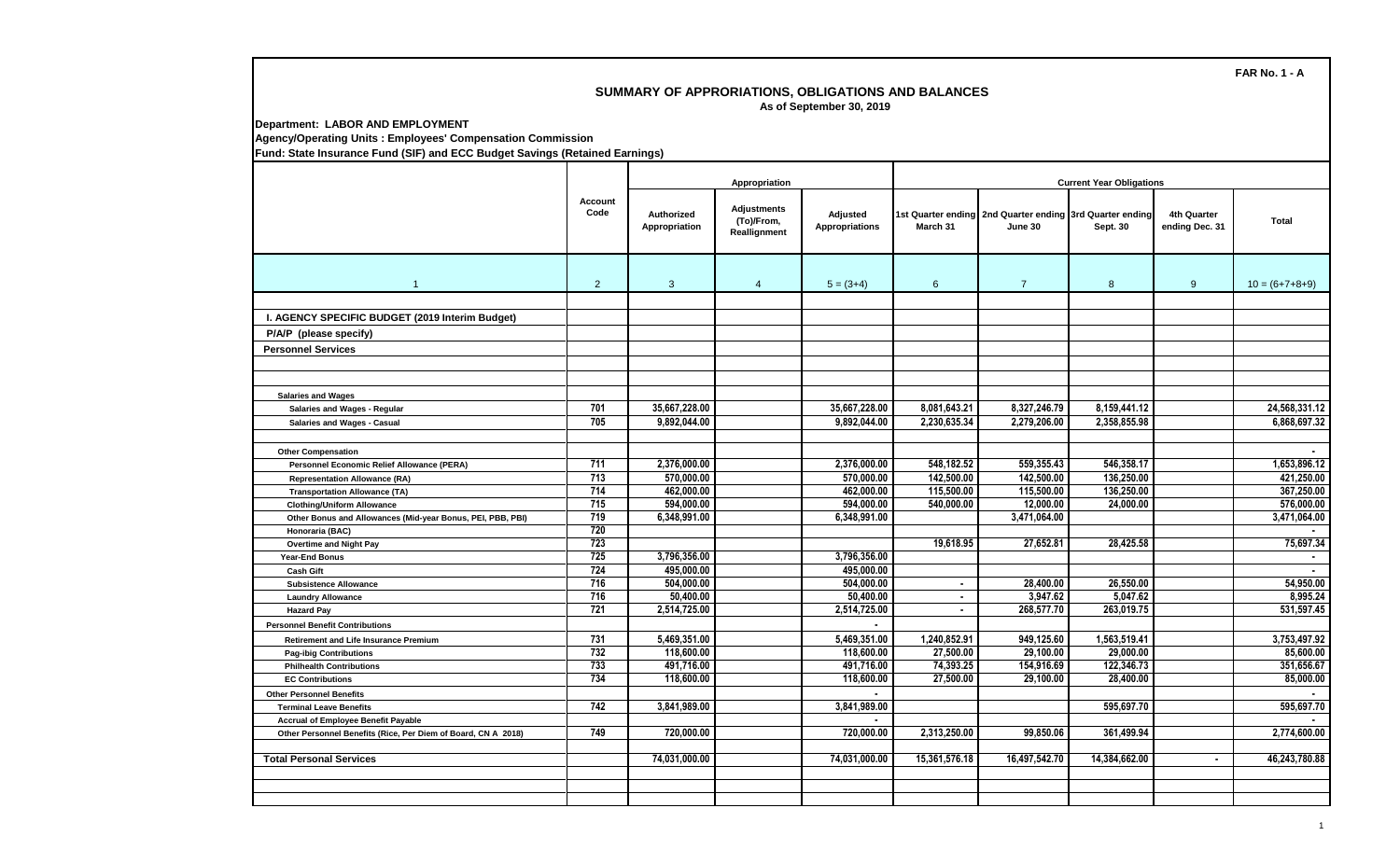## **SUMMARY OF APPRORIATIONS, OBLIGATIONS AND BALANCES As of September 30, 2019**

**Department: LABOR AND EMPLOYMENT**

**Agency/Operating Units : Employees' Compensation Commission**

**Fund: State Insurance Fund (SIF) and ECC Budget Savings (Retained Earnings)**

|                                                       |                 | Appropriation               |                                           |                                   | <b>Current Year Obligations</b> |                                                                     |              |                               |                  |  |
|-------------------------------------------------------|-----------------|-----------------------------|-------------------------------------------|-----------------------------------|---------------------------------|---------------------------------------------------------------------|--------------|-------------------------------|------------------|--|
|                                                       | Account<br>Code | Authorized<br>Appropriation | Adjustments<br>(To)/From,<br>Reallignment | Adjusted<br><b>Appropriations</b> | March 31                        | 1st Quarter ending 2nd Quarter ending 3rd Quarter ending<br>June 30 | Sept. 30     | 4th Quarter<br>ending Dec. 31 | <b>Total</b>     |  |
|                                                       | 2               | $\mathbf{3}$                | $\boldsymbol{\Delta}$                     | $5 = (3+4)$                       | 6                               | $\overline{7}$                                                      | 8            | 9                             | $10 = (6+7+8+9)$ |  |
| <b>Maintenance &amp; Other Operating Expenses</b>     |                 |                             |                                           |                                   |                                 |                                                                     |              |                               |                  |  |
| <b>Travelling Expenses</b>                            |                 |                             |                                           |                                   |                                 |                                                                     |              |                               |                  |  |
| <b>Travel Expenses-Local</b>                          | 751             | 8,014,300.00                |                                           | 8,014,300.00                      | 1,656,927.33                    | 1,547,607.19                                                        | 1.730.132.94 |                               | 4,934,667.46     |  |
| <b>Travel Expenses-Foreign</b>                        | 752             | 1,000,000.00                |                                           | 1,000,000.00                      | 115,990.47                      | 46,456.97                                                           | 256,520.32   |                               | 418.967.76       |  |
| <b>Training and Scholarship Expenses</b>              |                 |                             |                                           |                                   |                                 |                                                                     |              |                               |                  |  |
| Training Expenses (Including MOA, Contract, CA)       | 753             | 25,552,930.00               |                                           | 25,552,930.00                     | 3,675,853.90                    | 5,695,068.75                                                        | 3,693,636.00 |                               | 13,064,558.65    |  |
| <b>Supplies and Materials Expenses</b>                |                 |                             |                                           |                                   |                                 |                                                                     |              |                               |                  |  |
| <b>Office Supplies Expenses</b>                       | 755             | 1.059.717.00                |                                           | 1.059.717.00                      | 286.629.25                      | 206.047.91                                                          | 117.918.90   |                               | 610.596.06       |  |
| Other Office Supplies Expenses - IT (PS)              | 765             | 1,372,025.00                |                                           | 1,372,025.00                      | 164,109.12                      | 551,425.84                                                          | 214.460.00   |                               | 929,994.96       |  |
| Semi-Expendable - Mach.& Off. Equipment               | <b>OE</b>       | 170.799.00                  |                                           | 170,799.00                        |                                 | 145.250.00                                                          | 10.827.00    |                               | 156.077.00       |  |
| Semi-Expendable - Info. Technology                    | IT              | 64.000.00                   |                                           | 64,000.00                         |                                 |                                                                     | 37,918.00    |                               | 37,918.00        |  |
| Semi-Expendable - Office Medical Eqpt.                | <b>OME</b>      |                             |                                           |                                   |                                 |                                                                     |              |                               |                  |  |
| Semi-Expendable - Furniture & Fixtures                | FF              | 274,500.00                  |                                           | 274,500.00                        | 21.998.00                       | 93.722.00                                                           | 140.209.00   |                               | 255.929.00       |  |
| Fuel, Oil and Lubricants Expenses                     | 761             | 500.000.00                  |                                           | 500.000.00                        | 80.467.56                       | 107.879.56                                                          | 70.850.78    |                               | 259.197.90       |  |
| <b>Textbooks and Instructional Materials</b>          | 763             | 5,000.00                    |                                           | 5,000.00                          |                                 | 1.700.00                                                            |              |                               | 1,700.00         |  |
| <b>Utility Expenses</b>                               |                 |                             |                                           |                                   |                                 |                                                                     |              |                               |                  |  |
| <b>Water Expenses</b>                                 | 766             | 436.000.00                  |                                           | 436.000.00                        | 39.309.13                       | 159.099.69                                                          | 73.485.20    |                               | 271.894.02       |  |
| <b>Electricity Expenses</b>                           | 767             | 3,782,600.00                |                                           | 3,782,600.00                      | 825,983.06                      | 1,569,651.23                                                        | 548,816.42   |                               | 2,944,450.71     |  |
| <b>Communication Expenses</b>                         |                 |                             |                                           |                                   |                                 |                                                                     |              |                               |                  |  |
| Postage and Deliveries (Philippine Postal)            | 771             | 870.000.00                  |                                           | 870.000.00                        | 166.261.30                      | 33.889.76                                                           | 128.673.20   |                               | 328.824.26       |  |
| Telephone Expenses-Landline/Mobile (Main and REUs)    | 772/773         | 1,805,000.00                |                                           | 1,805,000.00                      | 360,834.19                      | 414,551.28                                                          | 457,541.36   |                               | 1,232,926.83     |  |
| <b>Internet Subscription Expenses</b>                 | 774             | 500,000.00                  |                                           | 500,000.00                        | 87,120.00                       | 86,874.12                                                           | 87,874.12    |                               | 261,868.24       |  |
| Cable, Sattelite & Telegraph & Radio Expenses         | 775             |                             |                                           | $\blacksquare$                    |                                 |                                                                     |              |                               |                  |  |
| Membership Dues and Contribution to Organization      | 778             | 100,000.00                  |                                           | 100,000.00                        |                                 |                                                                     |              |                               | $\sim$           |  |
| Confidential, Intelligence and Extraordinary Expenses |                 |                             |                                           |                                   |                                 |                                                                     |              |                               | $\sim$           |  |
| <b>Extraordinary Expenses</b>                         | 883             | 117.600.00                  |                                           | 117.600.00                        | 31.910.06                       | 58.633.14                                                           | 16.151.09    |                               | 106.694.29       |  |
| <b>Professional Services</b>                          |                 |                             |                                           | $\mathbf{r}$                      |                                 |                                                                     |              |                               |                  |  |
| <b>Legal Services</b>                                 | 791             | 180.000.00                  |                                           | 180.000.00                        | 20.000.00                       | 15.000.00                                                           | 22.500.00    |                               | 57.500.00        |  |
| <b>Auditing Services</b>                              | 792             | 3,188,702.00                |                                           | 3,188,702.00                      |                                 |                                                                     |              |                               |                  |  |
| <b>Other Professional Services</b>                    | 799             | 13,600,000.00               |                                           | 13,600,000.00                     | 672,617.66                      | 1,912,848.86                                                        | 6,033,108.50 |                               | 8,618,575.02     |  |
| <b>General Services</b>                               |                 |                             |                                           | $\sim$                            |                                 |                                                                     |              |                               |                  |  |
| <b>General Services (SPES Program)</b>                | 795             |                             |                                           |                                   |                                 |                                                                     |              |                               |                  |  |
| <b>Janitorial Services</b>                            | 796             | 5.393.397.00                |                                           | 5.393.397.00                      | 570.514.26                      | 1.183.423.13                                                        | 1.162.618.20 |                               | 2.916.555.59     |  |
| <b>Security Services</b>                              | 797             | 3,804,800.00                |                                           | 3,804,800.00                      | 814,187.05                      | 975,525.46                                                          | 1,024,761.48 |                               | 2,814,473.99     |  |
| <b>Repairs and Maintenance</b>                        |                 |                             |                                           |                                   |                                 |                                                                     |              |                               |                  |  |
| Repairs & Maintenance - Buildings & Other Structures  | 811             | 1,410,000.00                |                                           | 1,410,000.00                      | 42,720.01                       | 249,843.00                                                          | 111,347.00   |                               | 403,910.01       |  |
| Repairs & Maintenance - Office Equipment              | 821             | 106,000.00                  |                                           | 106.000.00                        | 19,781.69                       | 19,173.32                                                           | 43,643.00    |                               | 82,598.01        |  |
| Repairs & Maintenance - Office Furnitures             | 822             |                             |                                           |                                   |                                 |                                                                     |              |                               |                  |  |
| Repairs & Maintenance - IT Equipment                  | 823             | 524.000.00                  |                                           | 524.000.00                        |                                 | 33.279.77                                                           | 292.800.00   |                               | 326.079.77       |  |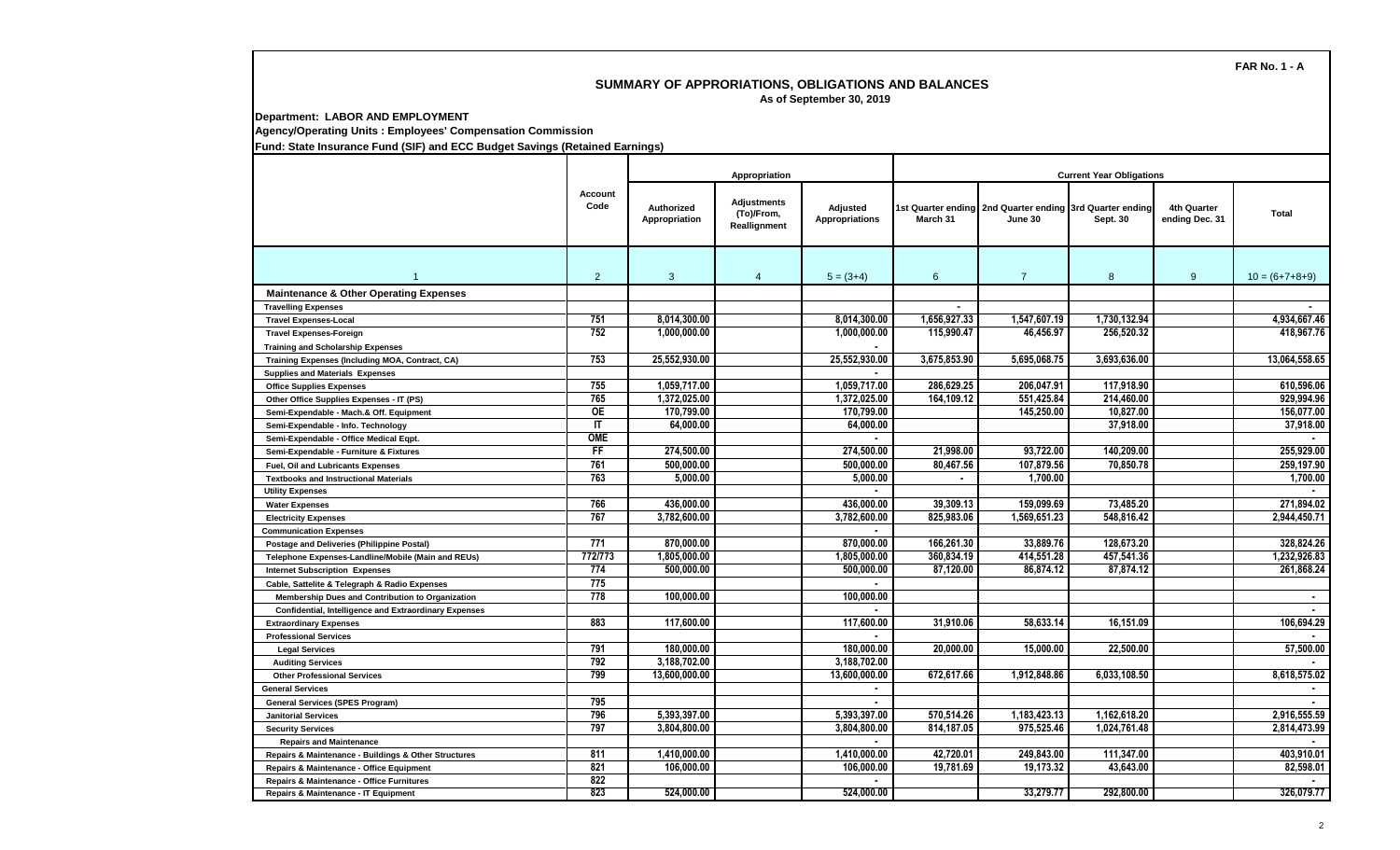## **SUMMARY OF APPRORIATIONS, OBLIGATIONS AND BALANCES As of September 30, 2019**

**Department: LABOR AND EMPLOYMENT**

**Agency/Operating Units : Employees' Compensation Commission**

**Fund: State Insurance Fund (SIF) and ECC Budget Savings (Retained Earnings)**

|                                                     | Account<br>Code |                                    | Appropriation                             |                                   | <b>Current Year Obligations</b> |                                                                     |               |                               |                  |  |
|-----------------------------------------------------|-----------------|------------------------------------|-------------------------------------------|-----------------------------------|---------------------------------|---------------------------------------------------------------------|---------------|-------------------------------|------------------|--|
|                                                     |                 | <b>Authorized</b><br>Appropriation | Adjustments<br>(To)/From,<br>Reallignment | Adjusted<br><b>Appropriations</b> | March 31                        | 1st Quarter ending 2nd Quarter ending 3rd Quarter ending<br>June 30 | Sept. 30      | 4th Quarter<br>ending Dec. 31 | <b>Total</b>     |  |
| $\overline{1}$                                      | 2               | 3                                  | $\overline{4}$                            | $5 = (3+4)$                       | 6                               | $\overline{7}$                                                      | 8             | 9                             | $10 = (6+7+8+9)$ |  |
| Repairs & Maintenance - Motor Vehicle               | 841             | 500.000.00                         |                                           | 500.000.00                        | 182.988.70                      | 23.966.82                                                           | 112.904.03    |                               | 319.859.55       |  |
| <b>Donation</b>                                     | 878             | 300.000.00                         |                                           | 300.000.00                        |                                 | 204.950.00                                                          |               |                               | 204,950.00       |  |
| <b>Miscellaneous Expenses</b>                       | 884             | 587.000.00                         |                                           | 587.000.00                        | 17,400.00                       | 33.841.50                                                           | 16,155.56     |                               | 67.397.06        |  |
| <b>Taxes. Insurance Premiums and Other Fees</b>     | 891             |                                    |                                           |                                   |                                 |                                                                     |               |                               |                  |  |
| <b>Fidelity Bond Premiums</b>                       | 892             | 50.000.00                          |                                           | 50.000.00                         | 11.972.86                       | 11,893.70                                                           | 12.268.68     |                               | 36,135.24        |  |
| <b>Insurance Expenses</b>                           | 893             | 90.000.00                          |                                           | 90.000.00                         | 21,280.22                       | 20,606.82                                                           | 20,760.99     |                               | 62.648.03        |  |
| <b>Other Maintenance and Operating Expenses</b>     |                 |                                    |                                           |                                   |                                 |                                                                     |               |                               |                  |  |
| <b>Advertising Expenses</b>                         | 780             | 55,700,000.00                      |                                           | 55.700.000.00                     | 134,973.64                      | 1.500.908.31                                                        | 12,487,862.00 |                               | 14,123,743.95    |  |
| <b>Printing and Publication Expenses</b>            | 781             | 1,950,000.00                       |                                           | 1,950,000.00                      |                                 | 336,500.00                                                          | 338,275.00    |                               | 674,775.00       |  |
| <b>Representation Expenses</b>                      | 783             | 13,455,640.00                      |                                           | 13,455,640.00                     | 2,914,325.58                    | 3,096,724.91                                                        | 4,806,227.27  |                               | 10,817,277.76    |  |
| <b>Transportation and Delivery</b>                  | 784             | 48,000.00                          |                                           | 48,000.00                         | 6,703.00                        | 12,200.00                                                           | 15,565.00     |                               | 34,468.00        |  |
| <b>Rent/Lease Expenses</b>                          | 782             | 1,780,000.00                       |                                           | 1,780,000.00                      | 386,810.60                      | 498,561.16                                                          | 137,426.90    |                               | 1,022,798.66     |  |
| <b>Subscription Expenses</b>                        | 786             | 53,000.00                          |                                           | 53.000.00                         | 7,888,00                        | 11.994.00                                                           | 12,882.00     |                               | 32.764.00        |  |
| <b>Other Maintenance and Operating Expenses</b>     | 969             | 2.217.990.00                       |                                           | 2.217.990.00                      | 909.270.00                      | 48.265.25                                                           | 563.453.88    |                               | 1.520.989.13     |  |
| <b>Bank Charges</b>                                 |                 |                                    |                                           |                                   |                                 |                                                                     |               |                               |                  |  |
| <b>Total MOOE</b>                                   |                 | 150,563,000.00                     | $\sim$                                    | 150,563,000.00                    | 14,246,826.64                   | 20,907,363.45                                                       | 34,799,573.82 | $\blacksquare$                | 69,953,763.91    |  |
| <b>Capital Outlays</b>                              |                 |                                    |                                           |                                   |                                 |                                                                     |               |                               |                  |  |
| Office Building (Renovation)                        | 211             | 1.900.000.00                       |                                           | 1.900.000.00                      |                                 |                                                                     | 334,000.00    |                               | 334.000.00       |  |
| Office Equipment                                    | 221             | 800.000.00                         |                                           | 800.000.00                        |                                 |                                                                     | 288.750.00    |                               | 288.750.00       |  |
| Furniture amd Fixtures                              | 222             | 50,000.00                          |                                           | 50,000.00                         |                                 |                                                                     |               |                               |                  |  |
| Information and Communication Technology Equipment  | 223             | 35,000.00                          |                                           | 35,000,00                         |                                 | 31.200.00                                                           |               |                               | 31.200.00        |  |
| <b>Other Machineries</b>                            | 240             | 25,000.00                          |                                           | 25,000.00                         |                                 |                                                                     |               |                               |                  |  |
| <b>Total Capital Outlay</b>                         |                 | 2,810,000.00                       |                                           | 2,810,000.00                      | $\sim$                          | 31,200.00                                                           | 622.750.00    | $\blacksquare$                | 653,950.00       |  |
| TOTAL CURRENT YEAR BUDGET/APPROPRIATION             |                 | 227,404,000.00                     |                                           | 227,404,000.00                    | 29,608,402.82                   | 37,436,106.15                                                       | 49,806,985.82 |                               | 116,851,494.79   |  |
| II. PRIOR YEARS' BUDGET/CONTINUING APPROPRIATION    |                 |                                    |                                           |                                   |                                 |                                                                     |               |                               |                  |  |
| MOOE (RE-budget CY 2019)                            |                 |                                    |                                           |                                   |                                 |                                                                     |               |                               |                  |  |
| Train Wrap Advertisement (CY 2018)                  | 780             | 4.000.000.00                       |                                           | 4.000.000.00                      |                                 |                                                                     |               |                               |                  |  |
| Bus Wrap Advertisement (CY 2018)                    | 780             | 7.000.000.00                       |                                           | 7.000.000.00                      |                                 |                                                                     |               |                               |                  |  |
| Radio and TV Commercial, Advertisement (CY 2018)    | 780             | 35,000,000.00                      |                                           | 35,000,000.00                     |                                 |                                                                     |               |                               |                  |  |
| <b>Total PRIOR YEAR'S MOOE BUDGET</b>               |                 | 46.000.000.00                      |                                           | 46.000.000.00                     |                                 |                                                                     |               |                               |                  |  |
| Capital Outlays (RE-budget CY 2019)                 |                 |                                    |                                           |                                   |                                 |                                                                     |               |                               |                  |  |
| Office Building (Renovation)                        | 211             | 10.023.000.00                      |                                           | 10.023.000.00                     | 3.881.080.52                    |                                                                     | 1.066.975.56  |                               | 4.948.056.08     |  |
| Office Equipment                                    | 221             | 2.495.000.00                       |                                           | 2,495,000.00                      |                                 |                                                                     | 1,415,276.00  |                               | 1.415.276.00     |  |
| Furniture amd Fixtures                              | 222             | 1,500,000.00                       |                                           | 1,500,000.00                      |                                 |                                                                     |               |                               |                  |  |
| Information and Communication Technology Equipment  | 223             | 3,941,000.00                       |                                           | 3,941,000.00                      | 1,878,990.00                    |                                                                     | 500.00        |                               | 1,879,490.00     |  |
| Other Machineries (Generator Set, Water Pump, etc.) | 240             | 1,343,000.00                       |                                           | 1,343,000.00                      |                                 |                                                                     |               |                               |                  |  |
| Motor Vehicle                                       | 241             | 4.500.000.00                       |                                           | 4.500.000.00                      |                                 |                                                                     | 3.999.999.00  |                               | 3,999,999.00     |  |
|                                                     |                 |                                    |                                           |                                   |                                 |                                                                     |               |                               |                  |  |